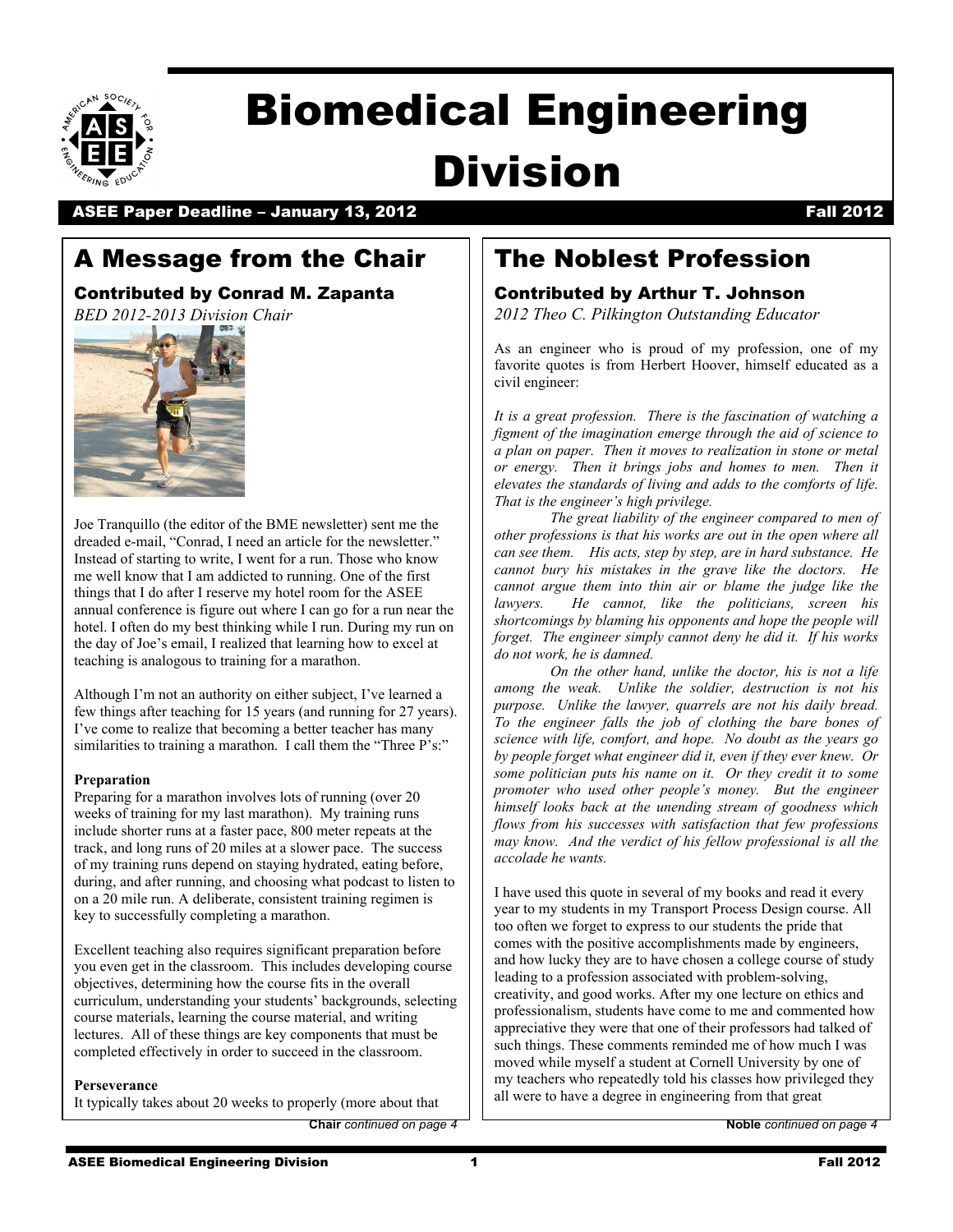# Work-In-Progress New BED Track

### Contributed by J. Aura Gimm

*BED 2013 Program Chair*

During the last BED business and executive board meetings we discussed a number of new and old ideas to increase overall participation and to encourage interactions between members of our Division. One idea was reviving the quarterly BED Newsletter, and another was to implement a parallel work-in-progress (WIP) track that will require an extended abstract (3 page limit) instead of a full paper. The papers in WIP track do not require complete assessments nor is the course (for example) required to have been taught before the abstract deadline. WIPs will be presented at the poster session during the annual conference that will include poster evaluation led by one or more of the executive board members of the Division. We have also created a new award for the Best Work-in-Progress Poster (see below) with a small incentive for the future submission of a full-length paper.

We hope that the new WIP track will encourage new members to participate and foster fruitful interactions between members of the BED.

Questions or comments regarding paper submissions should be directed to J. Aura Gimm (mailto:aura.gimm@gmail.com).

### **Newsletter**

Please submit suggestions or submissions for the ASEE Biomedical Engineering Division newsletter via e-mail to Joe Tranquillo at mailto:jvt002@bucknell.edu

Thanks to everyone who contributed to this issue.

### ASEE BED Officers 2012–2013

PAST CHAIR: Timothy E. Allen, Biomedical Engineering Department, University of Virginia, Box 800759, Health Ssytem, Charlottesville, VA 22908, 434- 982-6751, teallen@virginia.edu

**CHAIR:** Conrad M. Zapanta, Department of Biomedical Engineering, Carnegie Mellon University, 5000 Forbes Ave, DH 2100, Pittsburgh, PA 15213, 412-268-9061, czapanta@cmu.edu

**CHAIR-ELECT and PROGRAM CHAIR:** J. Aura Gimm, AAAS Science and Technology Policy Fellow Basic Research Office, Office of Assistant Secretary of Defense for Research & Engineering, Department of Defense. 571.372.6475, aura.gimm@gmail.com

**PROGRAM CHAIR-ELECT:** Joe Tranquillo, Department of Biomedical Engineering, Bucknell University, Dana Engineering 306, Lewisburg, PA 17837, 570-577-1785, jvt002@bucknell.edu

**SECRETARY-TREASURER:** Judy L. Cezeaux, Department of Biomedical Engineering, Western New England University, 1215 Wilbraham Road, Box S-5004, Springfield, MA 01119, 413-782-1618, jcezeaux@wne.edu

**AWARDS CHAIR:** Richard Goldberg, Department of Biomedical Engineering, University of North Carolina at Chapel Hill, CB 7575, Chapel Hill, NC 27599, r.goldberg@unc.edu

**MEMBER-AT-LARGE:** Naomi C. Chesler, Department of Biomedical Engineering, University of Wisconsin, Madison, 1550 Engr. Drive, 2146 ECB, Madison, WI 53706, 608-265-8920, chasler@engr.wisc.edu

**MEMBER-AT-LARGE:** Michael J. Rust, Department of Biomedical Engineering, Western New England University, 216A Sleith, Springfield, MA 01119, 413-782- 1491, mrust@wne.edu

**MEMBER-AT-LARGE:** William H. Guilford, Department of Biomedical Engineering, University of Virginia, Box 800759, Charlottesville, VA 22908, 434- 243-2740, guilford@virginia.edu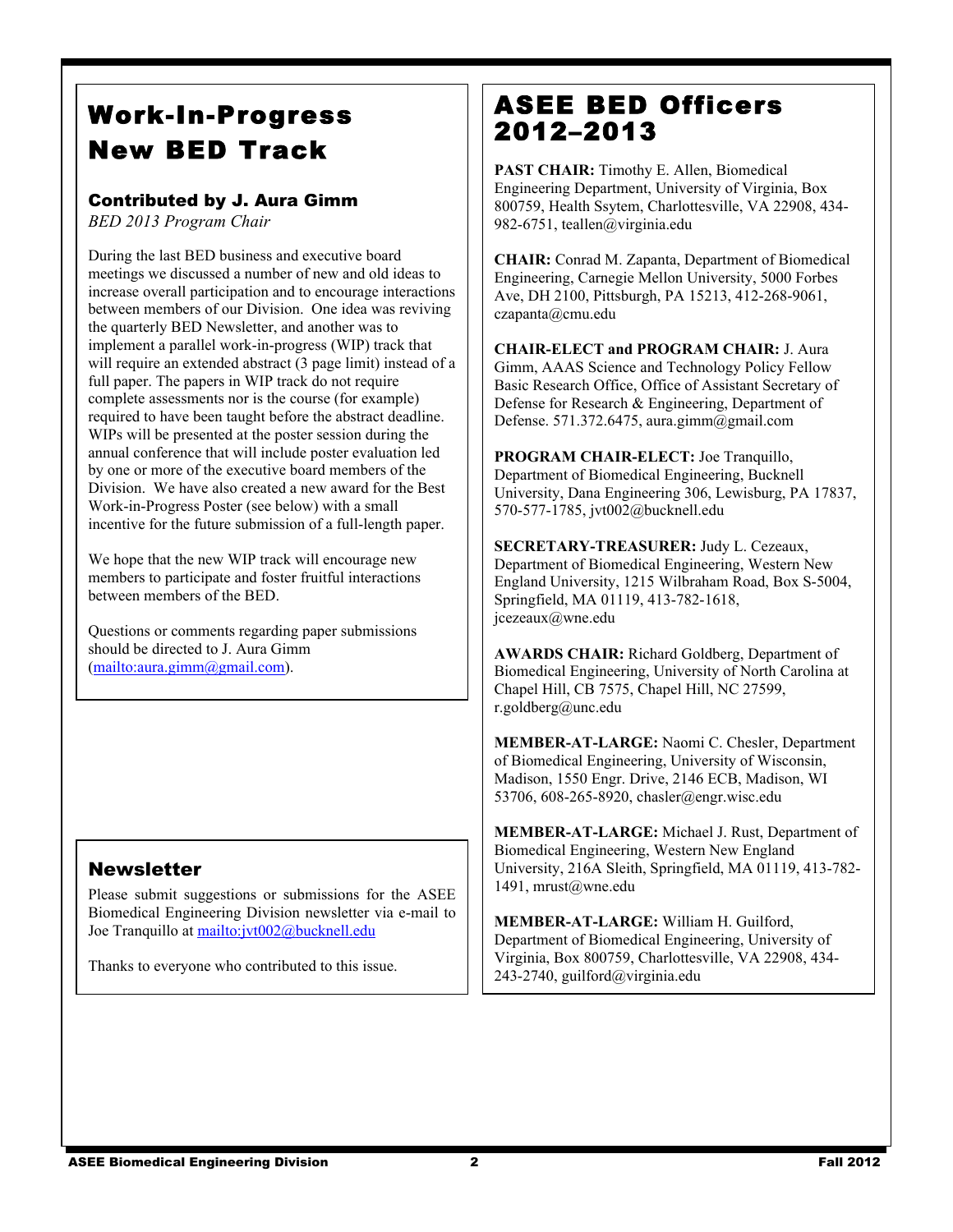# BED Award Nominations

### Contributed by Richard Goldberg

*BED 2013 Awards Chair*

Each year, the Biomedical Engineering Division (BED) of the ASEE grants several awards at the annual ASEE conference, including the Theo C. Pilkington Outstanding Educator Award and the Biomedical Engineering Teaching Award.

### **Theo C. Pilkington Outstanding Educator Award**

The Biomedical Engineering Division (BED) of ASEE annually awards The Theo Pilkington Outstanding Educator award. This award is conferred by the division for significant contributions to biomedical engineering education as evidenced by the development of successful undergraduate or graduate level programs, curricula, publications as well as by membership and activities in ASEE/BED and other biomedical engineering organizations. The award consists of a commemorative plaque and a check for \$350. This award recognizes the contribution of Theo C. Pilkington as a true pioneer in Biomedical Engineering who contributed significantly to the advancement of Biomedical Engineering Education.

### **Biomedical Engineering Teaching Award**

This award is conferred by the Biomedical Engineering Division (BED) to recognize contributions in the field of biomedical engineering education by new faculty members as evidenced by innovative teaching materials, curricula, textbooks and/or professional papers and by activity in ASEE/BED and/or other biomedical engineering organizations. Awardees must have a primary educational role in biomedical engineering, either through a dedicated BME/Bioengineering program or through a related engineering program. Faculty members who have no more than 5 years (by June 1 of the year in which the award is given) of teaching experience with primary course responsibility at the university/college or community college level are eligible for this award. The award consists of \$350 and a commemorative plaque.

The Awards Committee is again soliciting nominations for these two awards. For detailed nomination instructions and forms, please visit the following links:

http://www.asee.org/member-resources/awards/full-list-ofawards/other-division-awards/pilkington-award

http://www.asee.org/member-resources/awards/full-list-ofawards/other-division-awards/biomedical-engineeringteaching-award

#### Application process:

1. On or before **January 1, 2013:** Submit a brief email to the awards chair, declaring your "intent to nominate" a candidate.

2. On or before **February 1, 2013:** Submit a complete nomination package (more information at links above).

Both of these can be submitted to the BED awards chair at the contact information below:

> Richard Goldberg, BED Awards Chair Department of Biomedical Engineering University of North Carolina at Chapel Hill CB 7575 Chapel Hill NC 27599 r.goldberg@unc.edu

# BED Best Poster Award

### Contributed by J. Aura Gimm

*BED 2013 Program Chair*

The **Biomedical Engineering Division** of has created an annual Best Poster Award. The inaugural judging for this award will occur at the 2013 Annual Conference and Exposition in Atlanta, GA (June 23-26, 2013). Below is a description of the award and processes used for judging.

The Best Poster Award is presented annually and recognizes the best poster in a session of the ASEE Annual Conference & Exposition that is sponsored by the Biomedical Engineering Division. Posters are typically Work-in-Progress submissions to the Annual Conference. The award consists of a certificate of recognition. In addition, if the winner submits a full paper on this same topic to the Biomedical Engineering Division of the ASEE Annual Conference in the next two years, the winner will be reimbursed for the \$75 paper submission fee.

### **Selection process:**

The Division Chair, Program Chair and Program Chair-Elect (or alternates appointed by the Division Chair, as necessary) will form a committee that selects the best poster at the ASEE Annual Conference & Exposition. Selection will be primarily based on the quality of the poster and its relevance to Biomedical Engineering education. This includes the extent to which the poster advances knowledge or creative practice in the field of Biomedical Engineering Education; the utility of information to a wide range of Biomedical Engineering Educators; and the clarity of writing, originality, innovation, and documented results.

To be eligible, posters must be presented at a session sponsored or co-sponsored by the Biomedical Engineering Division and the corresponding paper must have been accepted for publication in the ASEE Annual Conference Proceedings.